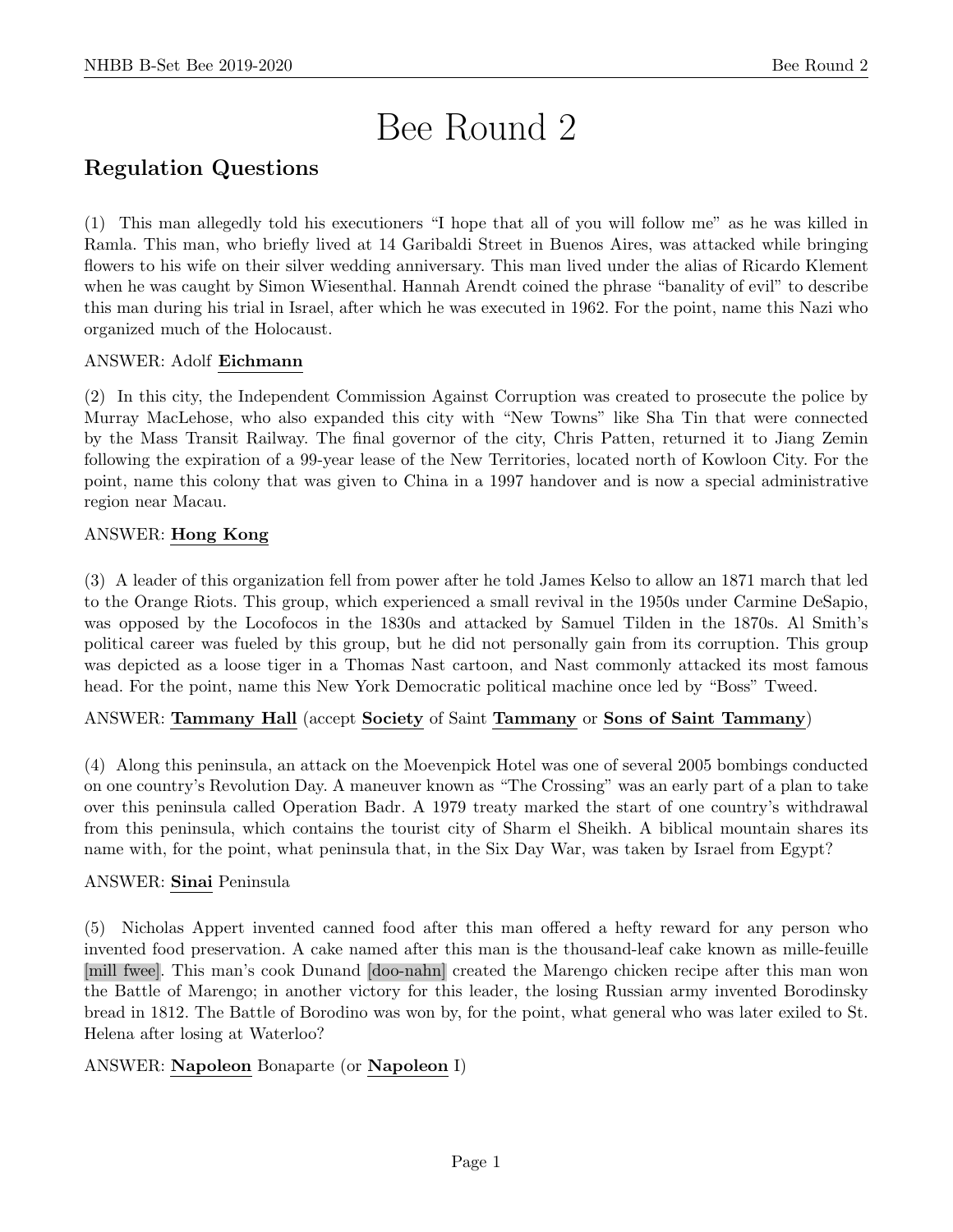(6) Following the wreck of the *San Felipe* in this ruler's country, he ordered the execution of a group of Christians who became known as the 26 Martyrs. This leader, who organized the Council of Five Elders to guide his young son to succeed him, confiscated weapons from peasants by ordering a sword hunt in 1588. This leader launched two failed invasions of Korea and served as a soldier under Oda Nobunaga. For the point, name this great unifier of Japan who was succeeded by Tokugawa Ieyasu.

# ANSWER: Toyotomi Hideyoshi (accept Hashiba Hideyoshi)

(7) This man's monk-grandfather gifted him his legendary horse, Babieca, whose name translates to "stupid one." This general strategically planned his attack at El Cuarte for the end of Ramadan, when his Muslim enemies were at their weakest. This ruler of Valencia grew up in the court of Ferdinand the Great, King of Leon, and he joined the Moors of Zaragoza after his exile in 1080. Rodrigo Diaz de Vivar was the name of, for the point, what national hero of Spain?

ANSWER: El Cid (accept Rodrigo Diaz de Vivar before it is read)

(8) Max Stirner and Karl Marx were part of a group named for being "Young" followers of this philosopher. This philosopher argued that the state had an absolute authority in his book Elements of the Philosophy of Right. The Battle of Jena [yay-nuh] was fought while this philosopher, a professor in Jena, finished a work in which he outlined the master-slave dialectic. For the point, name this German philosopher, the author of The Phenomenology of Spirit.

ANSWER: Georg Wilhelm Friedrich Hegel

(9) The sitting president defended an action undertaken by this man on May Day by citing the lack of an "open skies" agreement between the U.S. and European powers. Nikita Khrushchev withdrew from a Four Power Summit in Paris after announcing that this man had been captured by the Soviet Union. The U.S. covered up an action taken by this man by claiming that a weather plane had veered off course in Turkey. For the point, name this U-2 spy plane pilot who was shot down in 1960.

# ANSWER: (Francis) Gary Powers

(10) The Rettig Report studied human rights violations in this leader's regime. This leader's secret police operated the Villa Grimaldi torture site and assassinated Orlando Letelier in Washington D.C. The DINA secret police carried out Operation Condor for this leader, who created the Caravan of Death and employed the Chicago Boys to create economic policy. A 1973 coup at La Moneda Palace led to the rule of, for the point, what man who deposed Salvador Allende [eye-EN-day] as leader of Chile?

#### ANSWER: Augusto Pinochet

(11) Future president Franklin Roosevelt once sent a screenplay about this man's life to Paramount that was rejected by higher-ups. Catherine II said that "[this man] will get to Constantinople" after he entered her service during the Russo-Turkish War. When the HMS Serapis demanded surrender, this captain legendarily said "I have not yet begun to fight!". For the point, name this "Father of the American Navy," the captain of the Bonhomme Richard.

#### ANSWER: John Paul Jones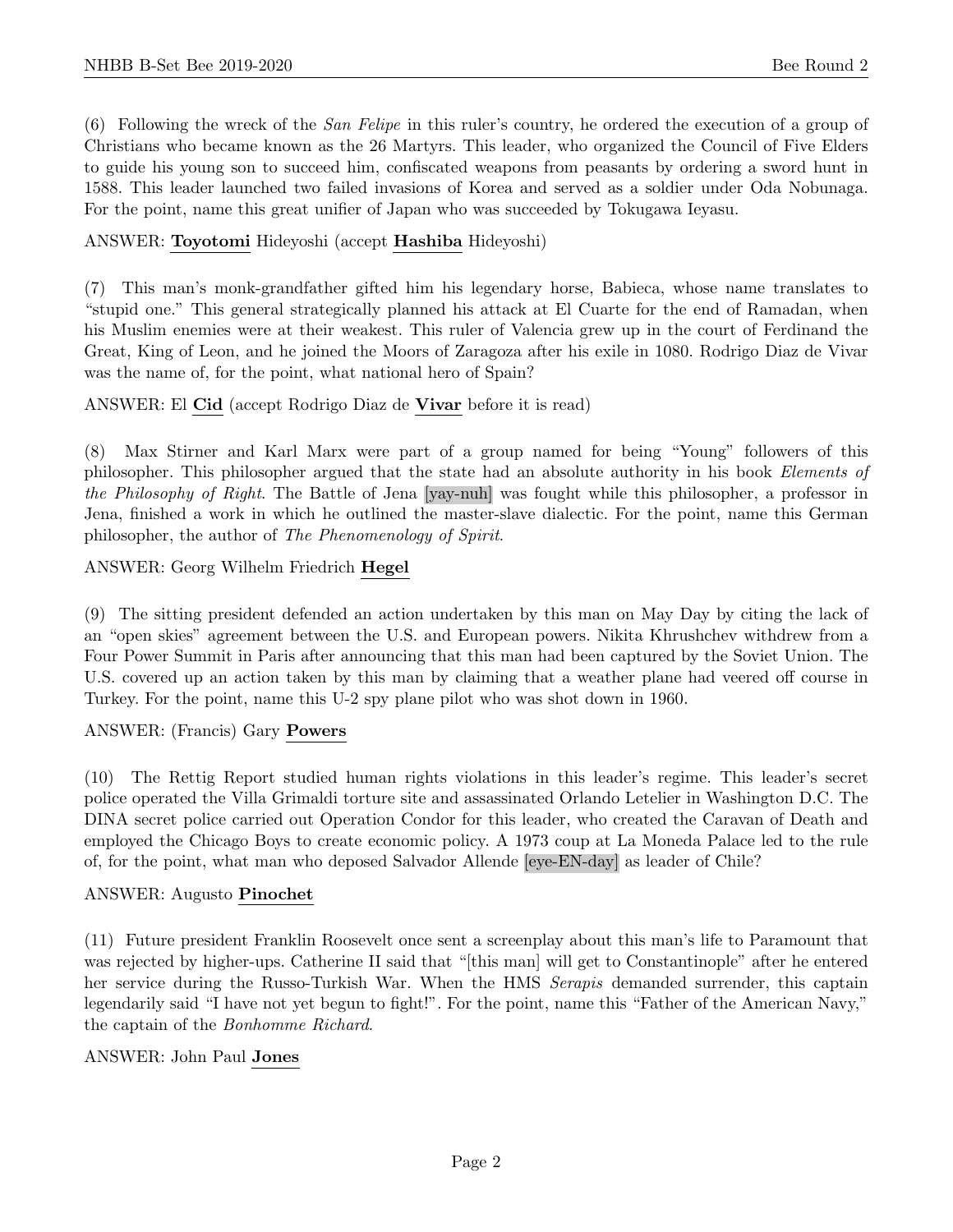(12) A foreign minister from this country died in his pajamas after falling out of a window, but foul play was suspected because claw marks were found on his windowsill. That man served Eduard Benes, the second president of this nation, who issued doctrines expelling Germans and Hungarians before he was overthrown by Klement Gottwald in the Victorious February Coup. Jan Mazaryk was killed in this country, where in 1968 a leader tried to institute "socialism with a human face." For the point, name this country where the Warsaw Pact invaded to put down Alexander Dubcek's [doob-check's] Prague Spring.

ANSWER: Czechoslovakia (do not prompt on or accept Czech Republic, Czechia, and/or Slovakia)

(13) Early in the reign of this dynasty, Bamboo Groves in Mist and Rain was painted by artist and poet Guan Daosheng. Wang Meng, one of this dynasty's Four Great Masters of landscape painting, refused to serve this dynasty's ruling ethnic group. This dynasty named Taizu its honorary first emperor, although it was founded by his grandson, Kublai. For the point, name this Chinese dynasty visited by Marco Polo and founded by the Mongols.

# ANSWER: Yuan Dynasty (accept Da Yuan)

(14) A leader from this country was supported by the song "He killed my ma, he killed my pa, I'll vote for him." This country was led for much of the 1980s by a man who was tortured and executed in 1990 by Prince Johnson on live television, Samuel Doe. This country elected Africa's first female head of government, Ellen Johnson Sirleaf, in 2005. The American Colonization Society helped establish, for the point, what African country that was founded by American freed slaves?

# ANSWER: Republic of Liberia

(15) Dorothy Hodgkin used X-ray crystallography to confirm Edward Abraham's proposal about this substance's structure. Howard Florey and Ernst Boris Chain were among the scientists who won a Nobel Prize for their work with this substance. This substance was the preferred treatment for *Staphylococcus* aureus infections until the bacteria developed a resistance to it. This substance was accidentally discovered by a Scottish scientist who initially called it "mold juice." For the point, name this antibiotic discovered by Alexander Fleming.

# ANSWER: penicillin

(16) These people were targeted in Logrono after many of them met at places called akelarres. Johann Weyer wrote that these people had mental illnesses but were harmless. Jakob Sprenger and Heinrich Kramer wrote a work titled for the "Hammer of" these people that suggested the use of cold water to find them. Thousands of these people, who were believed to not sink in water, died in a "craze" in the 1600s. For the point, name these people who supposedly practiced black magic and were subjected to hunts in cities like Salem.

# ANSWER: witches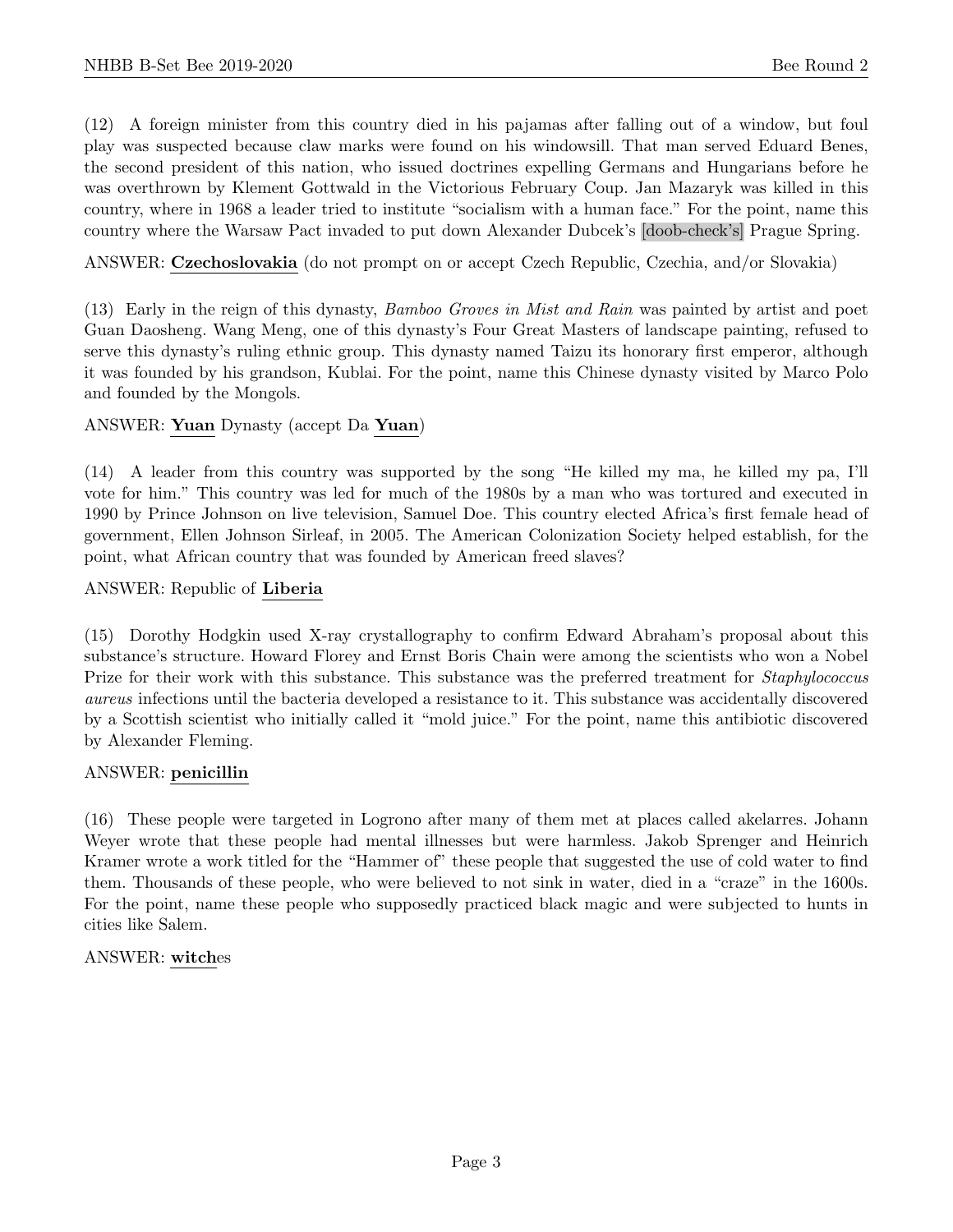(17) In the 1950s, Morrison-Knudsen replaced a wooden trestle across this body of water with a stone causeway. This lake, which is home to Antelope Island and fed by the Bear and Jordan Rivers, is the largest remnant of the prehistoric Bonneville Lake. A flamingo named Pink Floyd once lived in this lake, whose largest native aquatic life is the brine shrimp. The Paiute tribe lived near, for the point, what largest lake in Utah, known for its extreme salinity?

#### ANSWER: Great Salt Lake

(18) This city's citizens were picked up in the Blue Ridge after ambassador Graham Martin convinced the ship to stay behind. The song "White Christmas" signaled the evacuation of this city during Operation Frequent Wind, sparking a mass exodus of refugees called "boat people." The loss of this city was celebrated as "Reunification Day" in the North after the withdrawal of all American personnel. For the point, name this city that was renamed for Ho Chi Minh following the Vietnam War.

#### ANSWER: Saigon (accept Ho Chi Minh City before "Ho" is read)

(19) This proposal contained the first mention of the "federal negative," by which Congress could override state laws. This proposal, which called for a "council of revision" to maintain the balance of power between three branches of government, was sometimes named for Edmund Randolph and written by James Madison. For the point, name this proposal at the Constitutional Convention that favored the interests of more populous states, as opposed to the New Jersey Plan.

ANSWER: Virginia Plan (accept Randolph Plan before "Edmund" is read; prompt on answers relating to a plan favored by large states)

(20) This composer used a repeating A-flat in the left hand to depict nasty weather while on a trip to Majorca [my-yor-kah]. The poetry of Adam Mickiewicz [meetz-keh-vitch] inspired this composer's four Ballades [bah-LAHDS], and this composer wrote a G-flat major work featuring 16th-note triplets on just the black keys of the piano. The 1830 November Uprising inspired the *Revolutionary* Etude by, for the point, what Romantic composer whose mazurkas and polonaises were inspired by his home country, Poland?

#### ANSWER: Frédéric (François) Chopin

(21) Following a battle in this war, a monarch fled into the protection of Sultan Ahmed III and sparked the Pruth River Campaign. Johann Patkul engineered this war by creating an alliance with the Treaty of Preobrazhenskoye after fleeing to the court of Augustus the Strong. Despite early victories at Travendal and Narva, Charles XII was crushed at Poltava in this war. For the point, name this early 18th century war in which Peter the Great elevated Russia to a great power by crushing the Swedish Empire.

#### ANSWER: Great Northern War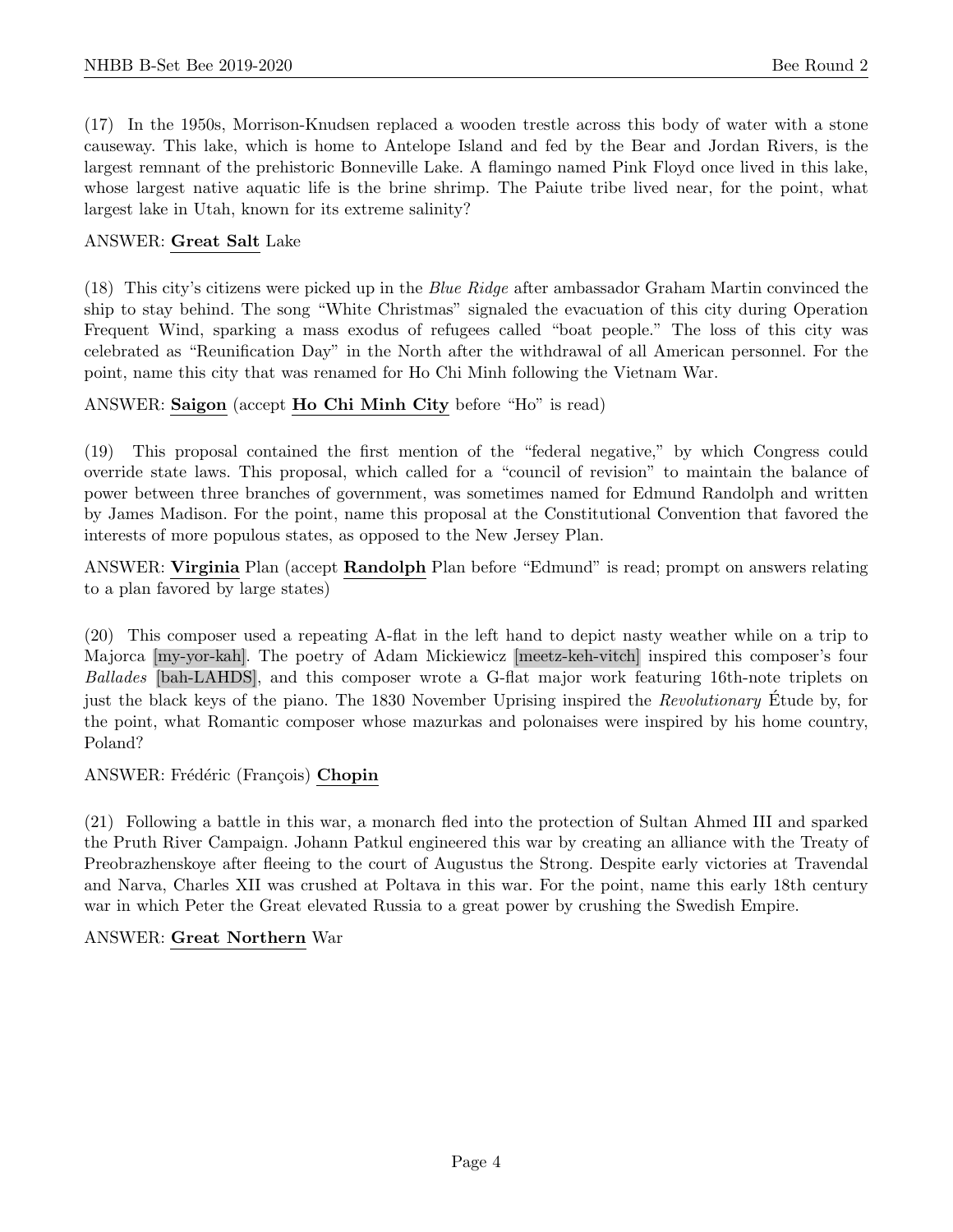(22) This thinker was inspired by Lysander Spooner's The Unconstitutionality of Slavery to break with William Lloyd Garrison after Garrison burned copies of the Constitution. In 1872, this figure was nominated for Vice President by the Equal Rights Party, pairing him with Victoria Woodhull, the first woman to run for President. This man detailed being beaten by Edward Covey and escaping to New York City in one of his autobiographies. For the point, name this former slave who wrote  $My$  Bondage and My Freedom and a Narrative of his life.

### ANSWER: Frederick Douglass

(23) During this event, the town of Ballinlass was demolished by a landlord who wanted more grazing land, rendering 300 people homeless. This event was worsened by the Gregory Clause, which prohibited anyone owning more than a fourth of an acre from receiving aid. Migrants attempting to escape this event would board "coffin ships" to leave the country. Robert Peel ordered the repeal of the Corn Laws in an attempt to combat this event. A million people starved to death in, for the point, what 1845 crop blight on an island west of Britain?

#### ANSWER: Irish Potato Famine (accept the Great Famine; accept the Great Hunger; prompt on partial answers)

(24) In Norse mythology, one of these creatures advises Sigurd to dig trenches to avoid drowning in a deluge of blood; that creature, Fafnir, was a dwarf who became one of these creatures after hoarding gold. One of these creatures kills and is killed by Beowulf and another of these creatures is killed by the patron saint of England. Costumes of lions and these creatures are used by dancers during Chinese New Year festivities. Saint George legendarily slew, for the point, what type of flying reptile from mythology?

ANSWER: dragon (prompt on serpent or snake)

(25) The SALT II ["salt two"] treaty was signed by this President, who then pulled it from consideration by the Senate after the Soviet invasion of Afghanistan. This President created the Department of Energy to counter an oil crisis that prompted him to claim America was facing a "crisis of confidence" in the "Malaise" speech. This man facilitated the Camp David Accords but failed to end the Iran Hostage Crisis, leading him to lose the election of 1980 to Ronald Reagan. For the point, name this 39th US President, a former peanut farmer from Georgia.

# ANSWER: James Earl "Jimmy" Carter Jr.

(26) This novel's narrator remembers how his mother said "The Lord's will be done" and continued to milk a cow when she heard that he had enlisted in the army. After receiving a head wound, the main character of this novel witnesses the death of the Tall Soldier, Jim Conklin. This novel, which is set during the Battle of Chancellorsville, is about the inexperienced private Henry Fleming. For the point, name this Civil War novel by Stephen Crane.

# ANSWER: The Red Badge of Courage